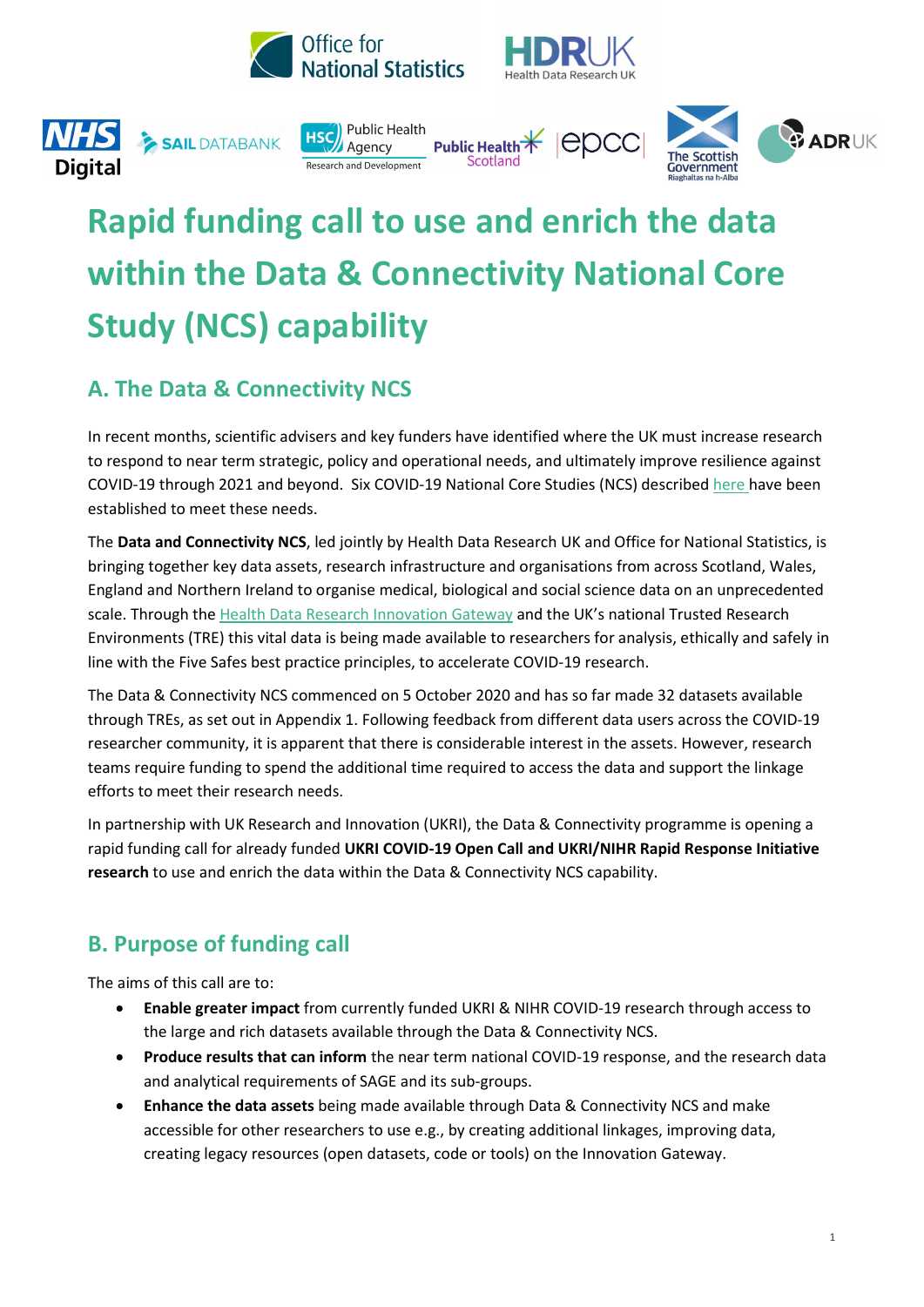











# C. NCS principles of participation

All National Core Studies have committed to a set of principles to enable delivery and share data in a way which builds public trust. All studies funded through this call must agree to these principles and specific requirements:

- Work collaboratively to actively share data to allow the scientific community to pool expertise, draw fresh insights, and increase our collective understanding. For example, joining the weekly delivery meetings that bring together all Data & Connectivity NCS partners and share findings and progress openly ahead of publication.
- Ensure unconsented data is accessed through secure platforms accredited or working towards accreditation by the UK Statistics Authority to comply standards established according to Digital Economy Act requirements, or working towards this status, which allows insights to be generated whilst maintaining privacy and data security.
- Demonstrate active and ongoing engagement with patients and the public in the design, development and governance of their activities, to provide assurance that these activities are in the public interest.
- Be transparent in the use of personal data and respect the privacy and confidentiality of individuals, complying with legal requirements and ethical expectations at all times.
- Make research outputs, observations, code and tools generated from the studies open-source, rapidly and freely accessible as a public good.
- Ensure all data and associated open-source code & tools generated through the studies are Findable, Accessible, Interoperable and Reusable (FAIR), registered on the Health Data Research Innovation Gateway and using the Innovation Gateway as a portal to share this information with a streamlined and harmonised data access process.
- Demonstrate value for money by using existing UK infrastructure and research investments as far as possible and using open competitions where necessary to develop new infrastructure capability.

# D. Public and Patient Involvement and Engagement

Effective Public and Patient Involvement and Engagement (PPIE) is critical to successful use of data and is required as part of the data sharing principles.

Through the Data & Connectivity NCS, HDR UK is co-ordinating a large programme of PPIE to build transparency and earn public trust in the use of the data. Successful applicants may be asked to contribute to this wider programme by providing time or expertise, as well as contribute to engagement activities such as blogs and other communications for the public about their research.

This call specification has been commented on by members of HDR UK Public Advisory Board, and the assessment Panel will include a lay assessor.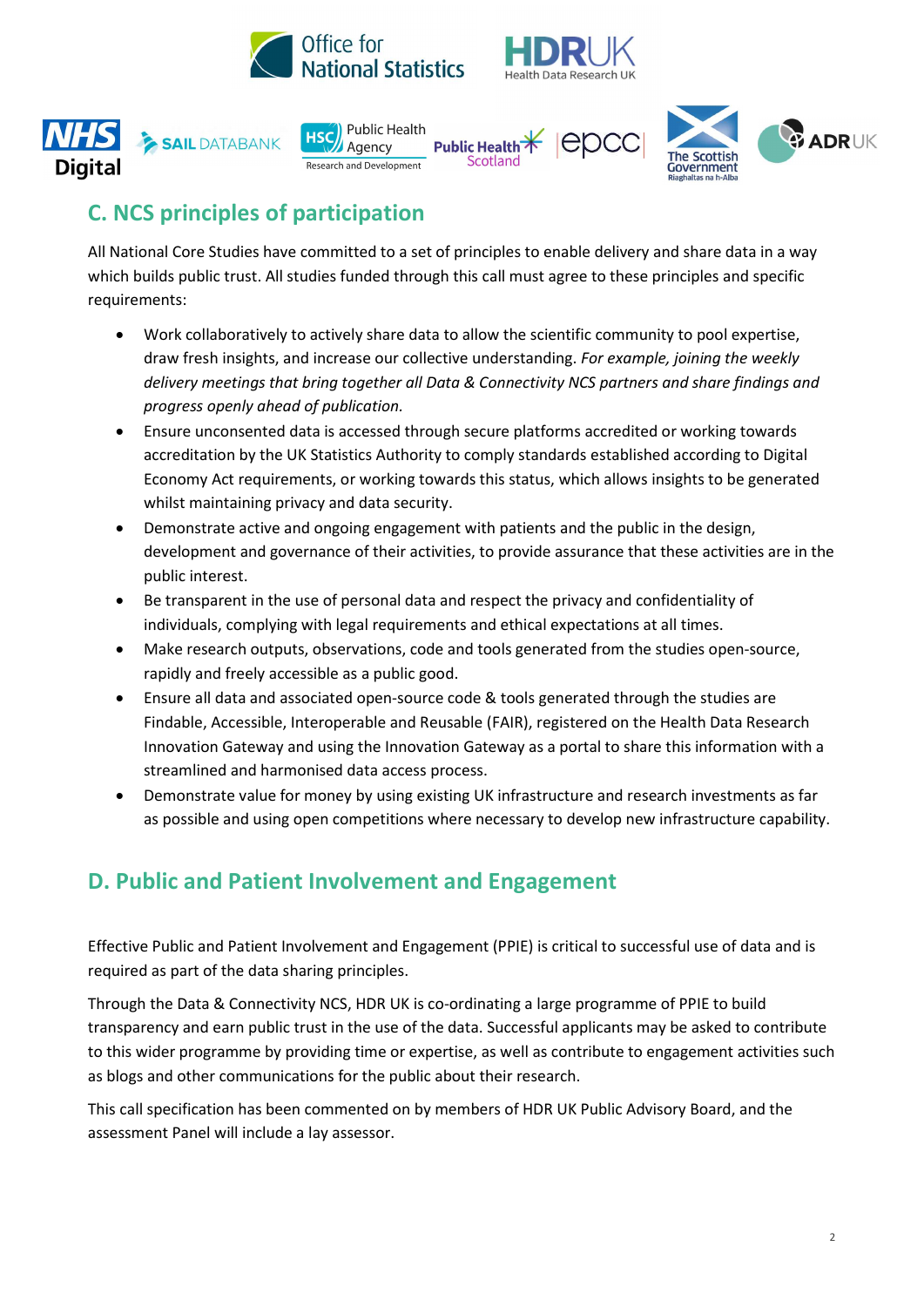











# E. Funding available

A maximum of £1.25m, inclusive of VAT is available for this call. The maximum available for any individual award will be £250,000, inclusive of VAT (if applicable).

We anticipate awarding funding to at least five studies and to as many as is possible based on the scoring criteria and until the maximum funding is allocated.

Funding is available for resources associated with linking and analysing the data made discoverable and accessible by the Data & Connectivity NCS. The data being made available is listed in Appendix 1, and this will be increasing as the Data & Connectivity sprints complete, for example with the additional of COG-UK and Pillar 3 data from the current sprint.

Funding can also be included to support additional Public and Patient Involvement and Engagement (above what was included in the original application), as well as dissemination, communication and engagement activity with SAGE and its wider subgroups, policy makers and the public.

Awards will be made at 80% fEC as set out in the template Award Letter terms provided with the application template.

Projects are expected to commence by 8 January 2021, with teams expected to be operating within the research environments within 4 weeks of commencing (i.e., before the end of January 2021). Funds need to have been spent by 30 June 2021.

# F. Eligibility

To apply the lead applicant must currently be:

 in receipt of awarded funding from the UKRI COVID-19 Open Call and UKRI/NIHR Rapid Response Initiative (listed here). Repurposed and Innovate UK awards are out of scope for this call. Applications are limited to 1 per award.

#### AND

The lead organisation must be one of:

- A higher education institution
- An approved independent research organisation
- An approved NHS body.
- A research council institute.

We regret that due to the short lead-in time for delivering and reviewing this call, applicants not in receipt of awarded funding from the UKRI COVID-19 Open Call and UKRI/NIHR Rapid Response Initiative are not eligible to apply. Lead applicants are encouraged to consider forming new partnerships with other applicants or partners, where appropriate, for example, to build the data engineering and analysis skills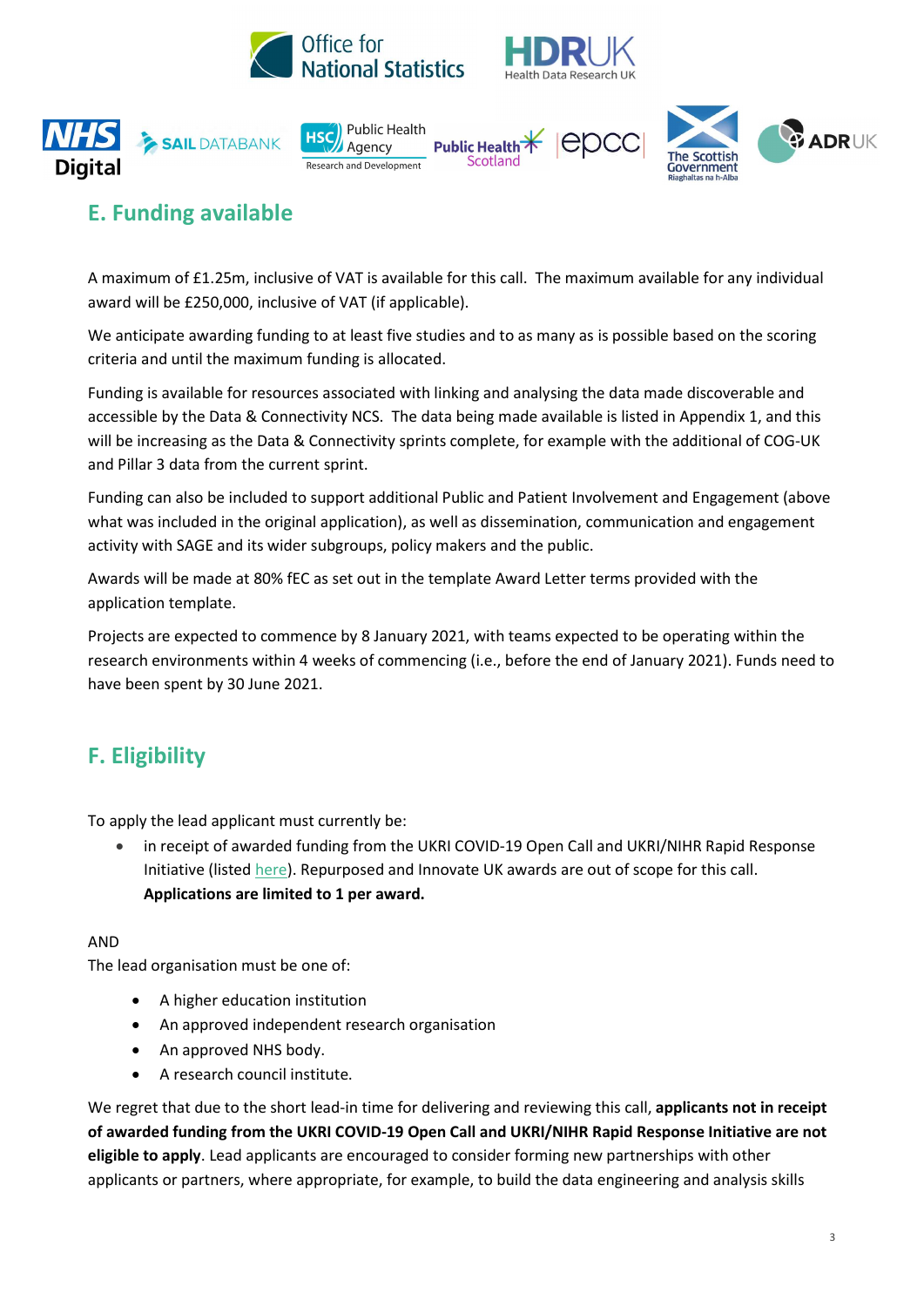





required. It is not a requirement for any partners to already hold UKRI/NIHR funding separately (this is only required by the lead applicant).

The Data & Connectivity NCS datasets are national data assets. Researchers not requiring funding can request access to data assets through the Gateway as set out in Section J below. Researchers preparing applications to other funding calls are encouraged to include use of the Data & Connectivity NCS datasets as part of their proposals.

### G. Selection criteria

Projects will be selected based on their ability:

- To enable greater impact from currently funded COVID-19 research through access to the large and rich datasets available through the Data & Connectivity NCS.
- To produce results that can inform the near term national COVID-19 response.
- To enhance the data assets being made available through Data & Connectivity NCS e.g., by creating additional linkages, improving data utility, creating legacy resources (datasets, code, tools) to be made available via the Health Data Research Innovation Gateway.

The rapid review process is being run by HDR UK, with support and advice from UKRI, and with an independent panel review.

Applicants are requested to provide a three-part response:

- 1. Evidence of an existing successful UKRI COVID-19 research application
- 2. Proposal through a 930-word assessed section using the template. Please send an email requesting template to dataconnectivity@hdruk.ac.uk
- 3. Two pages of accompanying material (Gantt Chart and Risk Register)

| <b>Section</b>                                                       | Part                                                                                                                                                                                                                                 | Limit (do not<br>exceed) | <b>Points</b><br>available |
|----------------------------------------------------------------------|--------------------------------------------------------------------------------------------------------------------------------------------------------------------------------------------------------------------------------------|--------------------------|----------------------------|
| 1. Evidence of<br>existing<br>successful<br>submission               | 1.1. Original UKRI or NIHR/MRC application                                                                                                                                                                                           | N/A                      | N/A                        |
|                                                                      | 1.2. Original UKRI or NIHR/MRC Award letter                                                                                                                                                                                          | N/A                      | N/A                        |
|                                                                      | 1.3 Acknowledgement of the template Award Letter<br>terms provided                                                                                                                                                                   | N/A                      | N/A                        |
| 2. Assessed<br>section<br>NOTE: any<br>additions or<br>extensions to | 2.1. The research question(s) that the project team<br>intend to answer by accessing data in TREs.<br>The question needs to be relevant to the clear purpose<br>of this call and an extension or expansion of the existing<br>award. | 30 words                 | 10 pts                     |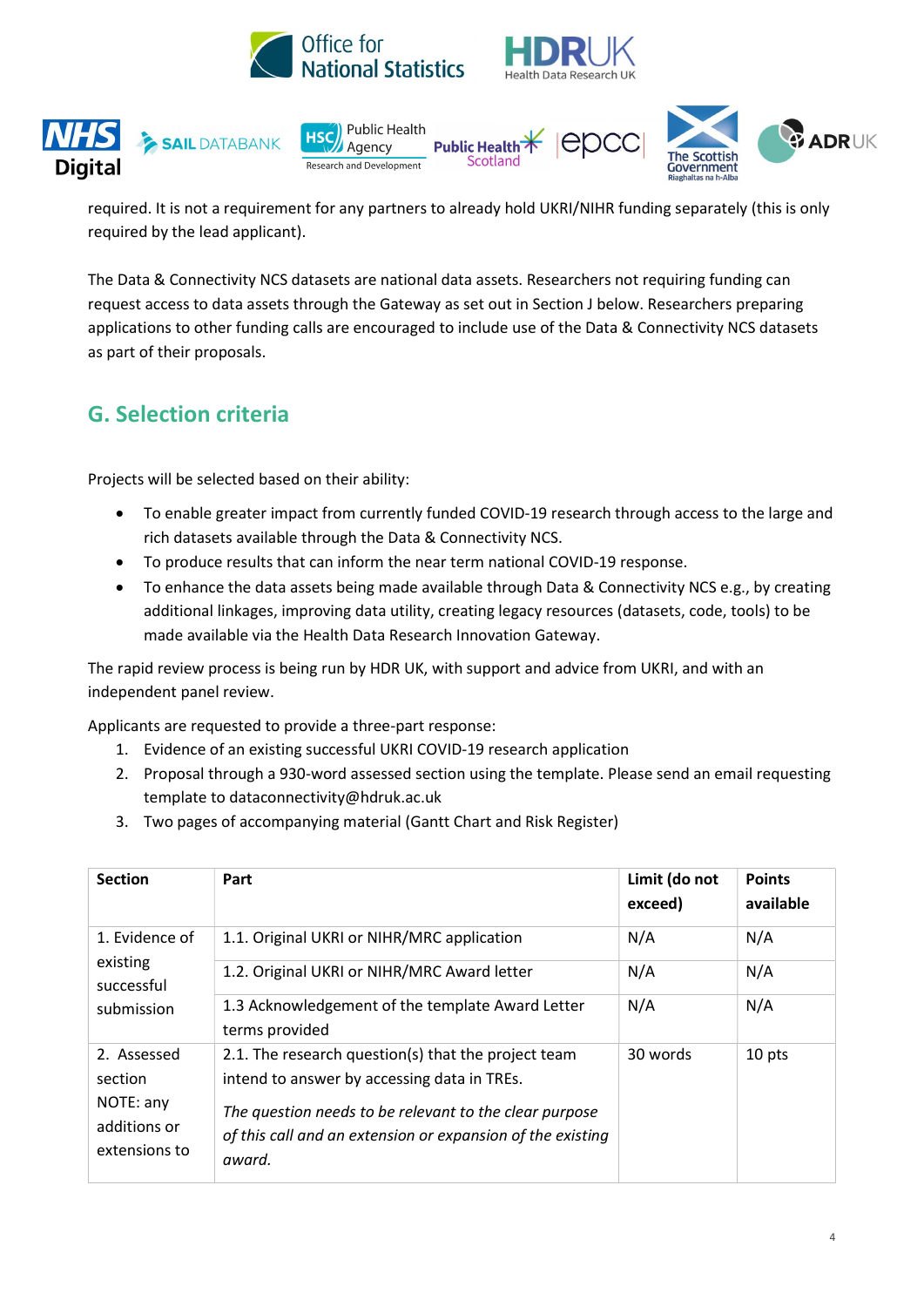











| the currently<br>funded project<br>should be<br>detailed here | 2.2. Which dataset(s) the project team requires access<br>to (listed in Appendix 1).<br>Applications which use multiple data assets and take a<br>nationwide approach will be prioritised.                                                                                            | 100 words        | 10 pts          |
|---------------------------------------------------------------|---------------------------------------------------------------------------------------------------------------------------------------------------------------------------------------------------------------------------------------------------------------------------------------|------------------|-----------------|
|                                                               | 2.3. What additional impacts and benefits would this<br>funding and the associated work provide for patients<br>and the public<br>Applications that include routes to achieving benefit will<br>be prioritised                                                                        | 200 words        | 20 pts          |
|                                                               | 2.4. Any improvements that the project team would<br>make to the datasets.<br>Any improvements must be made openly available to<br>other researchers.                                                                                                                                 | 200 words        | 15 pts          |
|                                                               | 2.5. The proposed project approach, including key<br>deliverables<br>Provide a project plan (e.g., Gantt Chart) and risk<br>register in accompanying materials                                                                                                                        | 200 words        | 15 pts          |
|                                                               | 2.6. The necessary skills/ expertise of the team to<br>undertake the proposed work<br>Please include a table of named researchers who would<br>access the TREs, their employer organisations, and<br>whether they already have experience of and/or<br>accreditation to use any TREs. | 100 words        | 10 pts          |
|                                                               | 2.7 The funding requested.<br>Provide a high-level breakdown of the cost model<br>proposed for that funding amount, and a statement to<br>justify resources and value for money                                                                                                       | 100 words        | 5 pts           |
| 3.<br>Accompanying<br>material                                | 3.1. Project plan (e.g., Gantt Chart including set-up)<br>3.2. Risk Register - include risks to delivery within<br>timeframes and mitigating action                                                                                                                                   | 1 page<br>1 page | 10 pts<br>5 pts |
|                                                               |                                                                                                                                                                                                                                                                                       |                  |                 |

### H. Timing

- Funding call launched 24 November 2020
- Clarification questions from potential applicants submitted by 17:00 GMT 30 November 2020
- Applications submitted by 12:00 noon GMT 7 December 2020
- Successful applications announced w/c 14 December 2020
- **•** Projects commence by 8 January 2021
- **•** Project teams active within TREs before end of January 2021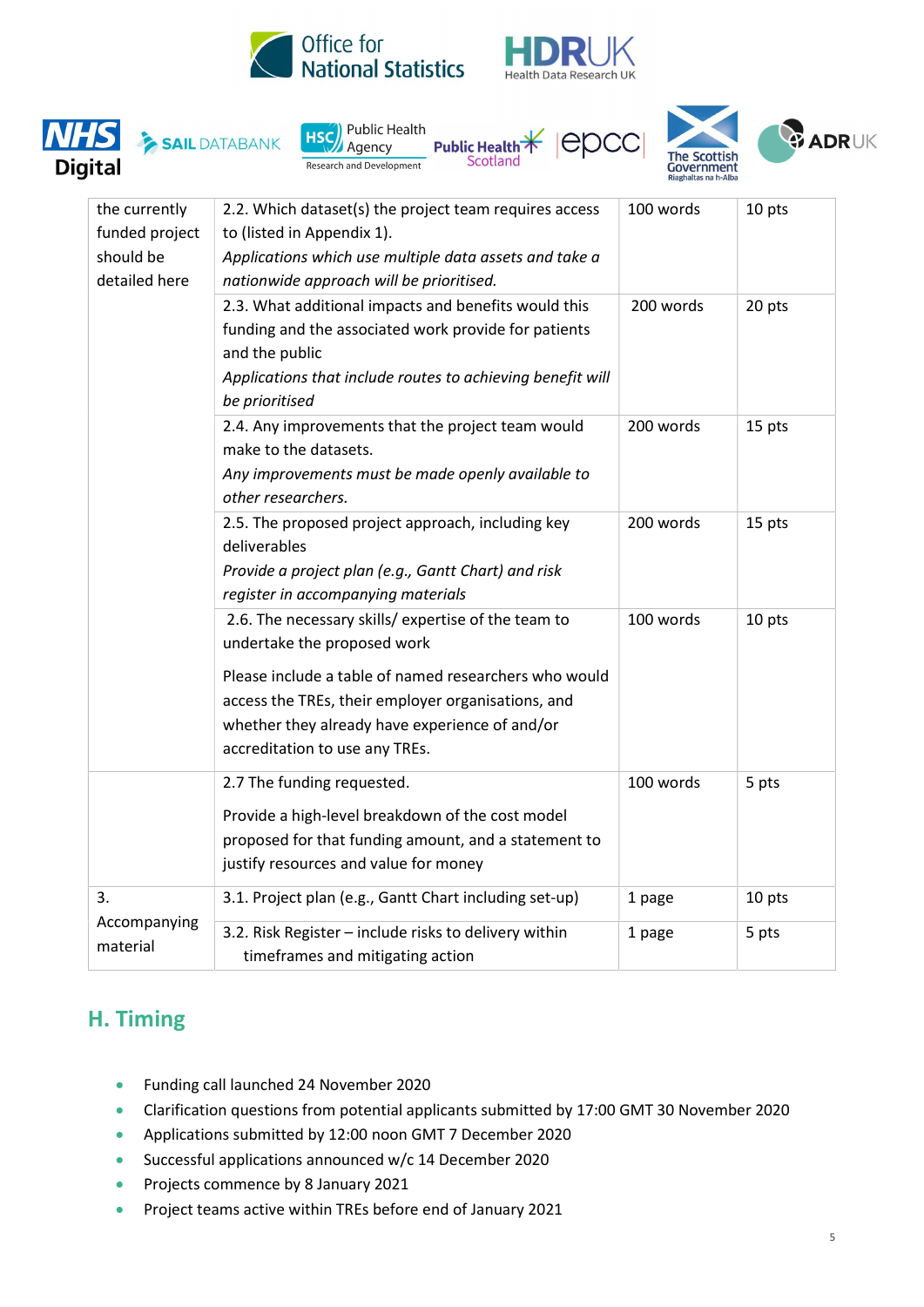











Projects complete by 30 June 2021

## I. Application process

Clarification questions from potential applicants must be received by 17:00 GMT on 30 November 2020 or earlier. These must be submitted, by email to **dataconnectivity@hdruk.ac.uk** with a clear subject heading. Any questions received after this date may not be responded to. Responses will be collated and published to all, rather than provided individually.

In order to be considered, the application, answering questions in section C, must be submitted by email with a clear subject heading (Rapid Funding Call) to **dataconnectivity@hdruk.ac.uk** and received by 12:00 noon GMT on 7 December 2020.

Applications meeting these submission requirements will be considered the final versions to be used for assessment; no further revisions will be allowed after 12:00 noon on 7 December 2020.

Applications sent to other email addresses or which are received after the deadline passes will not be considered.

# J: Other information

Applicants are to note the following as part of set up of their project.

- Access to the TREs requires approval or accreditation. One aspect of this is the completion of particular courses that demonstrate understanding of IG and privacy. Please view the Innovation Gateway Training Course Collection for further details https://web.www.healthdatagateway.org/collection/4782731178031727
- A separate Data Access Request must be made via the Innovation Gateway (https://healthdatagateway.org/) to access specified data assets. The access request form will be live from 1 December and additional details will be provided. Successful funding via this call specification does not preclude the need to submit a data access form.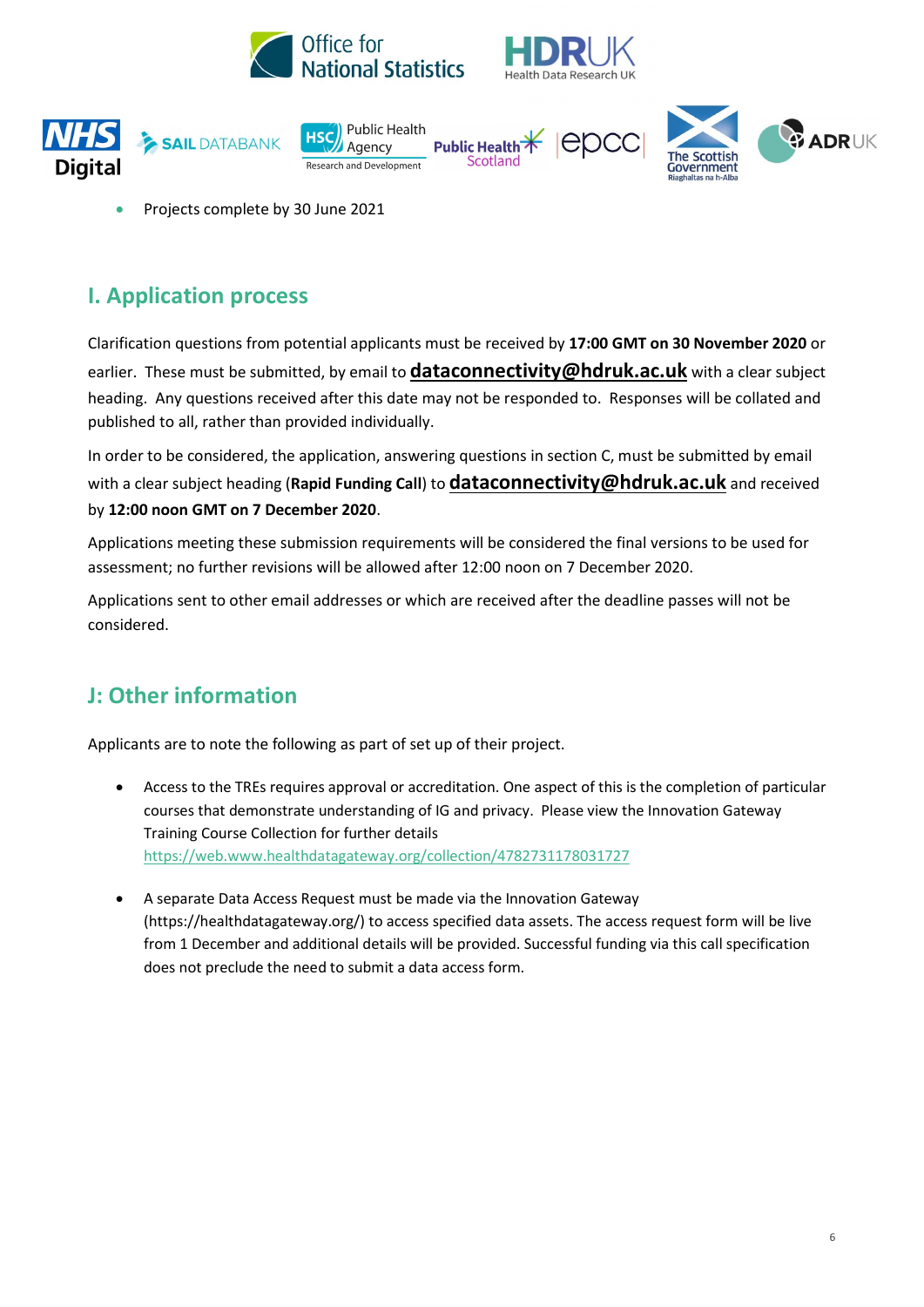











# Appendix 1: Datasets discoverable & accessible through the Data & Connectivity NCS

The following datasets are available as of 23 November as Data & Connectivity NCS via the Gateway (https://healthdatagateway.org/). The Data Assets are available as a Collection via

https://web.www.healthdatagateway.org/collection/6372136984450563/ and clicking on datasets

Additional data assets including CO-CIN Wales, pillar 3 antibody testing data, pillar 4 antibody testing data, intensive care data will be added soon and findable by the above link.

| <b>Trusted Research</b><br><b>Environment</b> | <b>Data Category</b>                           | Dataset Name (in Gateway)                                             | <b>Alternative Name</b>                                                                          | <b>Additional</b><br>information |
|-----------------------------------------------|------------------------------------------------|-----------------------------------------------------------------------|--------------------------------------------------------------------------------------------------|----------------------------------|
|                                               |                                                |                                                                       |                                                                                                  |                                  |
| <b>ONS Secure</b>                             | Mortality                                      | Death registration data - Provisional                                 | Civil Registration - Deaths                                                                      | UK-wide                          |
| <b>Research Service</b>                       |                                                | <b>Monthly Extracts</b>                                               |                                                                                                  |                                  |
|                                               | Mortality                                      | <b>Linked Census and death occurrences</b>                            | Civil Registration - Deaths                                                                      | UK-wide                          |
|                                               | Survey Data                                    | Census 2011 E&W - Household structure<br>for COVID-19 models          |                                                                                                  | England & Wales                  |
|                                               | Survey Data                                    | <b>Covid-19 Infection Survey</b>                                      | ONS Infection survey                                                                             | UK-wide                          |
|                                               | Survey Data                                    | Coronavirus and the social impacts on<br><b>Great Britain</b>         | <b>ONS Opinion survey</b>                                                                        | UK-wide                          |
|                                               | Survey Data                                    | <b>Business Impact of COVID-19 Survey</b><br>(BICS)                   |                                                                                                  | UK-wide                          |
|                                               | Survey Data                                    | <b>Labour Force Survey (Person)</b>                                   | <b>ONS labour Market Survey</b>                                                                  | UK-wide                          |
|                                               | Survey Data                                    | Labour Force Survey (Household)                                       |                                                                                                  | UK-wide                          |
|                                               | Survey Data                                    | Labour Force Survey (Longitudinal)                                    |                                                                                                  | UK-wide                          |
| NHS Digital,                                  | Pillar 1 Antigen                               | Pillar 1 - England (Second Generation                                 | <b>SGSS: Second Generation</b>                                                                   | England                          |
| <b>England</b>                                | Testing data                                   | <b>Surveillance Systems)</b>                                          | Surveillance System (Pillar<br>1)                                                                |                                  |
|                                               | Pillar 2 Antigen<br>Testing data               | Pillar 2 - Covid-19 UK Non-hospital<br><b>Antigen Testing Results</b> | <b>Community Testing data</b><br>(pillar 2)                                                      | England                          |
|                                               | Primary care data                              | <b>GPES Data for Pandemic Planning and</b><br>Research (COVID-19)     | <b>GDPPR: GPES Data</b>                                                                          | England                          |
|                                               | Primary care data                              | <b>Medicines dispensed in Primary Care</b><br>(NHSBSA data)           | <b>Community Prescribing</b>                                                                     | England                          |
|                                               | Secondary care<br>data                         | <b>Secondary Uses Services</b>                                        | $SUS+$                                                                                           | England                          |
|                                               | Mortality                                      | <b>Civil Registration - Deaths</b>                                    | Civil Registration - Deaths                                                                      | England                          |
| <b>SAIL, Wales</b>                            | Pillar 1 & 2<br><b>Antigen Testing</b><br>data | <b>COVID-19 Test results</b>                                          | Laboratory Information<br>Management System<br>(Pillar 1) & Community<br>Testing data (Pillar 2) | Wales                            |
|                                               | Primary care data                              | GP dataset - Welsh Primary Care                                       | WLGP Welsh Longitudinal<br><b>General Practice</b>                                               | Wales                            |